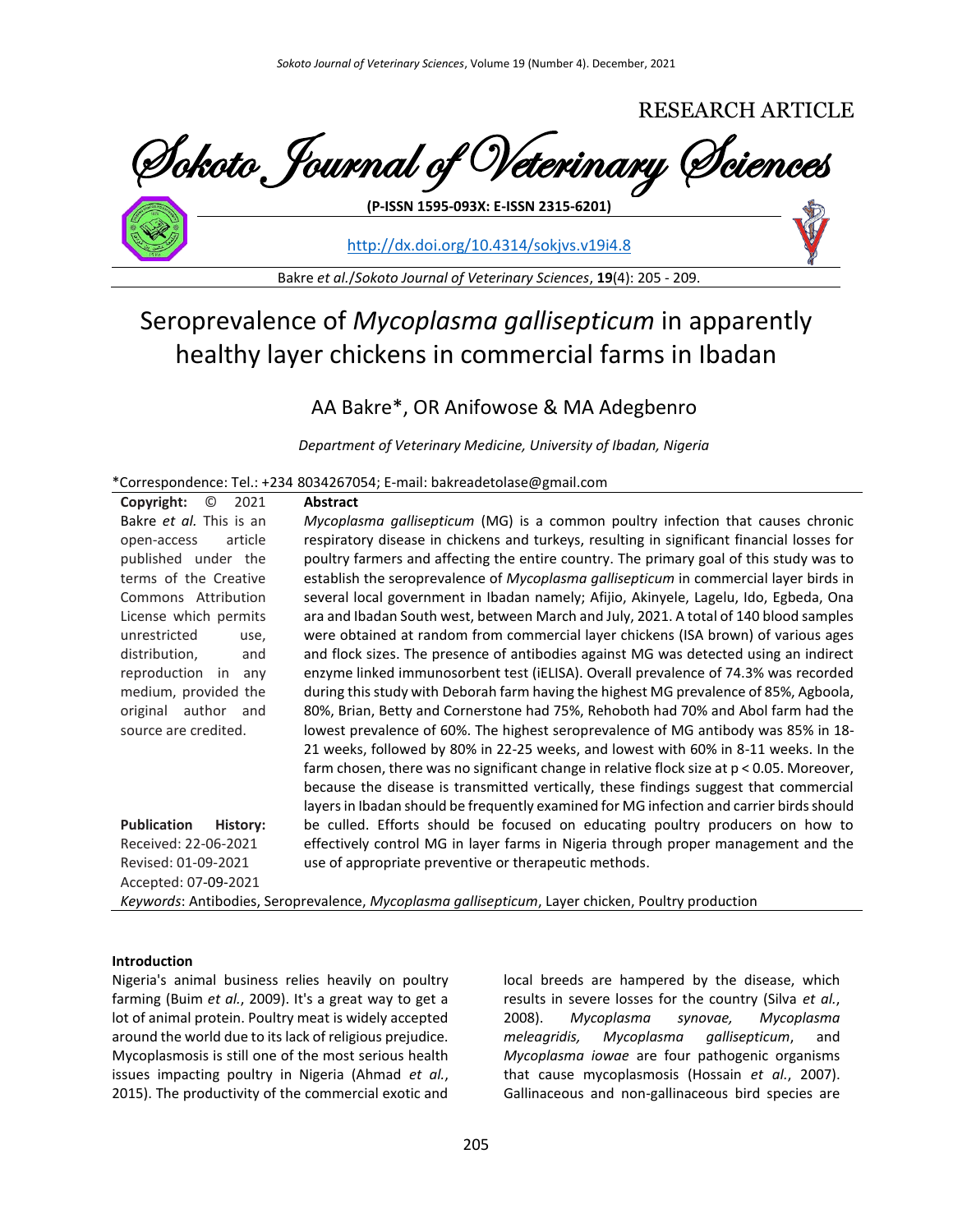infected with *Mycoplasma gallisepticum* which is the most virulent and commercially significant mycoplasma infection (Osman *et al.*, 2009). In meattype birds, this bacteria manifests as chronic respiratory disease in chickens and infectious sinusitis in turkeys (Osman *et al.*, 2009). *Mycoplasma gallisepticum* is one of the aetiological agents in multifactorial illness complex, along with *Haemophillus paragallinarum* and other bacteria (Ley and Yonder, 1997). Reduced egg production in chickens, turkeys, and other avian species is one of the clinical indications of MG infection (Ahmad *et al.*, 2008). *Mycoplasma gallisepticum* infection also reduces feed efficiency, resulting in the production of poor carcass quality and unsatisfactory egg production in layers. The disease has spread all over the world. Clinical symptoms alone are insufficient to diagnose *Mycoplasma gallisepticum*. Serology and positive culture methods are frequently used. ELISA is the most effective serological test for detecting organisms in the environment quickly (Ahmed al., 2015). *Mycoplasma gallisepticum* is mostly controlled through vaccine, which is limited in other countries and unavailable in Nigeria despite the disease's severity. The main methods of eradication are tests and slaughter policies. Because of the growth of multiage complexes in the commercial layer industry, this policy appears to be untenable (Mera and Mudashir, 2019). The diagnosis and treatment of chronic respiratory disease in chicken have garnered attention due to its economic implications. The goal of this study is to assess the seroprevalence of *Mycoplasma gallisepticum* infection in chicken so that effective control measures may be implemented.

#### **Materials and Methods**

# *Study area*

This study was conducted in seven selected local governments (Afijio, Akinyele, Lagelu, Ido, Egbeda, Ona ara, Ibadan South west) out of the total eleven local governments of Ibadan as shown in Figure 1. Local government areas are purposively selected for this study based on availability of farm and willingness of farm owner to allow samples to be collected from chicken. Ibadan is a capital city of Oyo state located on seven hills (elevation of 700 feet, about 100 miles from the Atlantic coast. It is the most populous city in Oyo state lies between latitude 7° 23' and 9° 25' N and longitude 3° 55' and 52° 50' E. Ibadan has a radius of 12 kilometers, with Mapo hall as its focal point. Ibadan has a tropical climate that is both wet and dry. The wet season in Ibadan lasts from March to

October. The city's dry season lasts from November to February. Ibadan's average total rainfall is 1420 mm, occurring over 109 days. The average maximum temperature is 26.5℃, the lowest temperature is 21.4℃, and the relative humidity is 74.5%. Economy activities in Ibadan include agriculture, commerce, handcrafts, manufacturing and service industries. There are a number of poultry farm settlement scattered across Ibadan especially at Akufo and Lalupon. Ibadan is rich with cheap sources of land and labour and are close to the commercial capital of the country, Lagos.

#### *Sample collection*

5 mls of blood samples were collected randomly from the jugular vein of commercial layer chicken (Isa brown) aged between 8 and 35 weeks with intensive and semi-intensive management from selected local government areas in Ibadan. Flock sizes ranged from 1500 to 3,000 birds, with most of the flocks containing 2000 to 2500 chickens. The chickens used for this study have no records of vaccination against *Mycoplasma gallisepticum*. The blood samples collected into sample bottles were allowed to stand in a slanting position for about 3 hours to allow for the separation of the serum from the cellular components of the blood. The serum was decanted in centrifuge tube and centrifuge at 2000rpm for 5 minutes to have a clear serum.



**Figure 1:** Map of Ibadan showing the study areas (Adefisan *et al.*, 2015)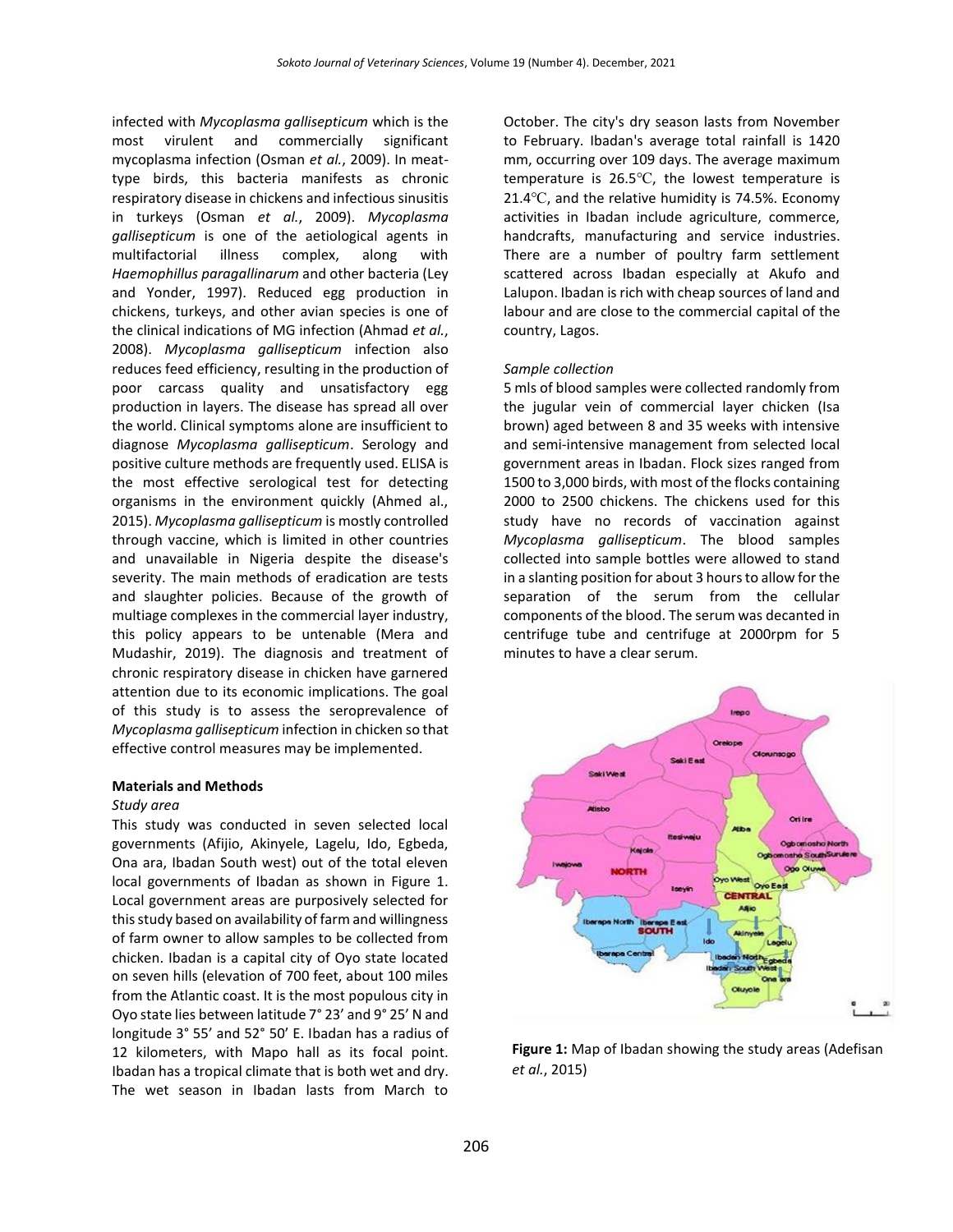The serum was then collected in another labelled sample bottles and then transported with ice packs to the CHI laboratory, Challenge, Ibadan for preservation at -20℃ until further processing for the serological study.

Indirect Enzyme Linked Immunosorbent Assay (ELISA) test was conducted to detect the antibodies against MG using (ProFLOK™ MG Ab, Manufactured by Zoetis inc, Kalamazoo, MI 49007, USA).

Based on the manual of the ELISA kit, the test is validated if: The normal control average optical density (OD) is less than 0.200 and the corrective positive control (CPC) is between 0.250 and 0.900. When S/P ratio value is  $\geq$  0.6 and antibody titre  $\geq$  744, the S/P ratio and antibody titer are calculated as follows:

S/P= (Sample OD) - (Average normal control OD) Corrected positive control

MG ELISA titer

 $Log_{10 (Titer)} = (1.464 \times LOG_{10} S/P) + 3.197$ Titer= Antilog of Log10 Titer

## **Data Analysis**

Tables were used to present all of the information gathered during the research. To see if there was a statistical difference in the disease prevalence rate, Chi-square test was conducted with SPSS version 20. At the 95% confidence interval, P< 0.05 values were considered significant.

The prevalence rate was calculated using the formula:

Prevalence =  $Positive$  samples  $\times$  100 Total samples analyzed

## **Results**

The seroprevalence of MG antibody in commercial layer farms at different ages in the local government areas of Ibadan, Oyo state was studied by Enzyme linked Immunosorbent Assay (ELISA). Out of the 140 sera samples collected and analyzed, only 104 sera samples were positive, this shows 74.3% with prevalence of 60%, 70%, 75%, 80%, 85%, 75%, and 75% for Abol farm, Rehoboth farm, Cornerstone farm, Agboola farm, Deborah farm, Brian farm and Betty farm respectively.

However, the overall results of prevalence of MG antibody shown in table 1, depicts details of 7 farms from where blood samples were collected.

Table 2 showed the prevalence of MG antibody was highest in 18-21 weeks with 85%, followed by 22-25 weeks with 80% and lowest in 8-11 weeks with 60%. Table 3 shows no seroprevalence in relation to flock size with 500-1800 group having 75%, 1900-2200 group also having 75% and group 2300-2700 having 70%.

## **Discussion**

In commercial layers in Ibadan, the overall seroprevalence of *Mycoplasma gallisepticum* (MG) infection was 74.3%. This indicates that *Mycoplasma gallisepticum* is endemic in commercial layer chicken in Ibadan. Similar findings were reported by Ahmed *et al.* (2008) and Mera & Mudashir (2019) who reported high seroprevalence of 91.83% and 88% in layer chicken in Niger and Sokoto state respectively. Other researchers (Ahmad, 2000; Wieliczko *et al.*, 2000) have also recorded high seroprevalence in Pakistan and Poland. However, in contrast to this, Feizi *et al.* (2013) reported a lower prevalence of 33.3% in northwest of Iran.

The highest prevalence of MG infection was found to be 85% in the 18-21 week age group, followed by 80% in the 22-25 week age group, and 60% in the 8-11 week age group. This study denoted that older birds were more affected than younger birds. These findings are totally different from the reports of Sarkar *et al.* (2005) and Hossain *et al.* (2010) who reported a maximum prevalence of 71.6% at 16-23 and 18-20 weeks of age, and the lowest seroprevalence of MG antibodies of 50.4% at 64 and 55 weeks of age. However, in contrast to this study, Ahmad, (2008) recorded maximum prevalence rate of MG infection with 74.60% in flocks aged 6 to 23 weeks, and the lowest prevalence rate was 33.17% in flocks aged 60-76 weeks.

The size of the flock has little effect on the serological findings. This study contradicts the work of Heleli *et al.* (2012), who reported 76.97% MG infection in a farm of 18000 birds in Algeria, compared to 20% in a flock of 500-1000 birds. Furthermore, Hossain *et al.* (2010) also reported that in Rajshahi and nearby regions of Bangladesh, the MG infection rate was higher (68.25%) in large flocks compared to small flocks (50.1%). Despite the fact that the majority of farms in the research area have small flocks and open shed poultry farms with poor management conditions, a smaller number of farms had satisfactory or good management. Other factors that may contribute to the high incidence in Ibadan include multiage production practice (where different age of flocks are kept together in the same farm), the building of chicken farms in the area and the ability of the microbes to persist longer in the area as well as a lack of basic bio-security measures.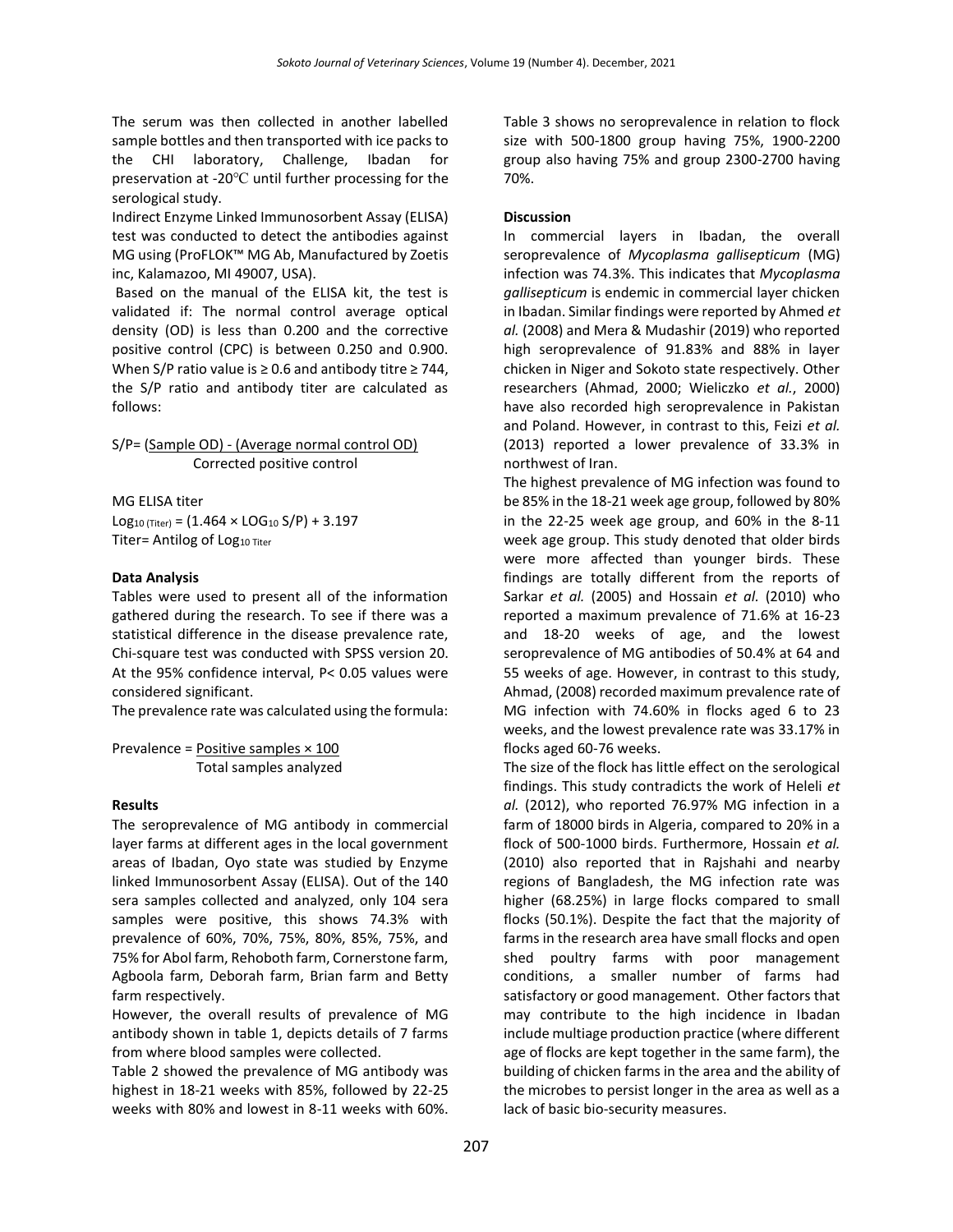| No. of farm  | Age (wks) | No. of sera tested | No. of positive samples (%) | Mean titer | CV(%) |
|--------------|-----------|--------------------|-----------------------------|------------|-------|
| Abol         | 8         | 20                 | 12(60)                      | 1126       | 69.56 |
| Rehoboth     | 15        | 20                 | 14(70)                      | 1100       | 66.20 |
| Cornerstone  | 12        | 20                 | 15(75)                      | 1115       | 60.56 |
| Agboola      | 25        | 20                 | 16(80)                      | 900        | 60.32 |
| Deborah      | 20        | 20                 | 17(85)                      | 1250       | 65.32 |
| <b>Brain</b> | 33        | 20                 | 15(75)                      | 1115       | 61.56 |
| Betty        | 27        | 20                 | 15(75)                      | 800        | 58.66 |

**Table 1:** Seroprevalence of *Mycoplasma gallisepticum* antibody by ELISA

| Age of birds (weeks) | No. of sera tested | No. of positive samples | Prevalence (%) | P-value  |
|----------------------|--------------------|-------------------------|----------------|----------|
| $8 - 11$             | 20                 | 12                      | 60             | $0.062*$ |
| $12 - 15$            | 40                 | 29                      | 72             |          |
| $18 - 21$            | 20                 | 17                      | 85             |          |
| $22 - 25$            | 20                 | 16                      | 80             |          |
| $26 - 29$            | 20                 | 15                      | 75             |          |
| $30 - 33$            | 20                 | 15                      | 75             |          |

\*Significant (p<0.05)

## **Table 3:** Seroprevalence of MG antibody in relation to flock size

| Flock size (No. of birds/flock) | No. of sera tested | No. of positive samples | Prevalence (%) | P-value      |  |  |
|---------------------------------|--------------------|-------------------------|----------------|--------------|--|--|
| $1500 - 1800$                   | 40                 | 30                      |                | $0.777^{NS}$ |  |  |
| $1900 - 22001$                  | 40                 | 30                      | 75             |              |  |  |
| $2300 - 2600$                   | 20                 | 14                      | 70             |              |  |  |
| $2700 - 3000$                   | 40                 | 30                      | 75             |              |  |  |

NS-Not significant at p<0.05, MG =*Mycoplasma gallisepticum*

However, it has also been noted that the MG infection are more severe than previously thought.

According to the findings of this study, MG is endemic in layer chicken flocks in Ibadan, Nigeria. Efforts should be focused on educating poultry producers on how to effectively control MG in layer farms through proper management and the use of appropriate preventive or therapeutic methods. Furthermore, a more in-depth investigation of the prevalence and characteristics of MG across the country should be conducted to determine the disease's present state in Nigeria. In addition, the role of vaccination should be investigated in order to avoid unjustified antibiotic use in the treatment of infection.

## **Acknowledgement**

The author is grateful to Dr Bankole Olorunsola from the Veterinary Zoetis/ Alpha in conjunction with CHI Laboratory, Ibadan for the Laboratory analysis of this study. Also the participating farmers for their support during the experimentation.

#### **Conflict of interest**

The authors declare that there is no conflict of interest.

## **References**

- Adefisan EA, Bayo AS & Ropo OI (2015). Application of geo-spatial technology in identifying areas vulnerable to flooding in Ibadan metropolis. *Journal of Environment Earth Science,* **5**(14): 153-66.
- Ahmad A, Rabbani M, Yaqoop T, Ahmad A, Shabbir MZ & Akhtar F (2008). Status of IgG antibodies against *Mycoplasma gallisepticum* in non-vaccinated commercial poultry breeder flocks. *Journal of Animal Plant Science,* **18**(2-3): 61-63.
- Ahmed JS, Lawal SM, Fatihu MY, Moses DG, Barde IJ, Kumbish PR & Oladele SB (2015). Isolation and serological detection of *Mycoplasma gallisepticum* and Mycoplasma synoviae using a combined MG/MS enzyme-linked immunosorbent assay kit in indigenous chickens in Niger State, Nigeria. *African Journal of Cellular Pathology,* 30; **4**(6): 70-3.